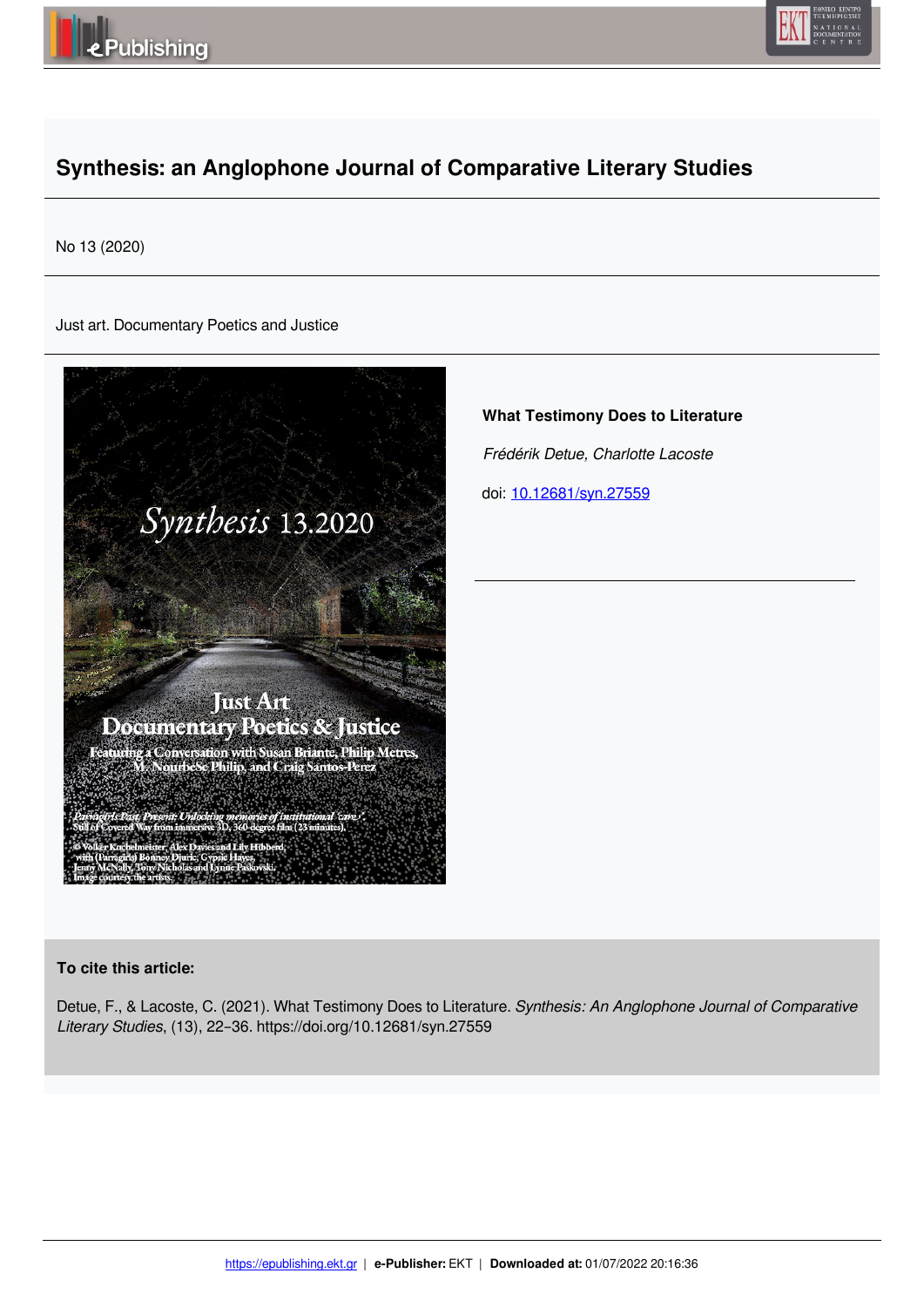# **What Testimony Does to Literature**

Frédérik Detue and Charlotte Lacoste

#### **Abstract**

This article sheds light on a literary practice that critics began to reflect upon in the twentieth century: witnessing. This genre, by adopting a narrative model based on statements of evidence presented in the courtroom, distinguishes itself from other forms of expression practiced by witnesses. Survivors of political violence take up their pens and describe the situation they have been subjected to, so as to attest to historical facts and prevent erasure of the event through forgetting, denial or negation. This enterprise, which seeks to document lived experience and thereby pay homage to victims who did not survive, constitutes both a source of evidence for legal procedure and a contribution to the writing of history. Witnessing, however literary it may be, is founded on a pact of veracity, in which witnesses are bound to relate no more than their own experience and to do so with precision. Finally, witness accounts are addressed to society at large or even to humanity as a whole, in the hope of emancipating it from such violence by raising awareness of its intolerable nature. Though witnessing still lacks legitimacy within the literary field, the link it establishes between ethical, aesthetic and political positions makes this genre exemplary of what literature is capable of.

For a long time, one did not 'testify' in literature.1 It is a relatively recent literary practice for survivors of political violence to write and publish detailed accounts of the events they have witnessed, to bring them to widespread attention. For acts of testifying to become a distinctive social phenomenon required the development of a democratic culture, from the nineteenth century onwards in the West. But the real expansion of such practices came in the following century, when the world wars and the numerous crimes against humanity and genocides forced so many to face what Miguel Abensour called the "modern terror" (231).2 As Jean Norton Cru observed in 1929 in his analysis of the writings of First World War combatants, the practices of witnesses are diverse: diaries, reminiscences, reflections, letters and novels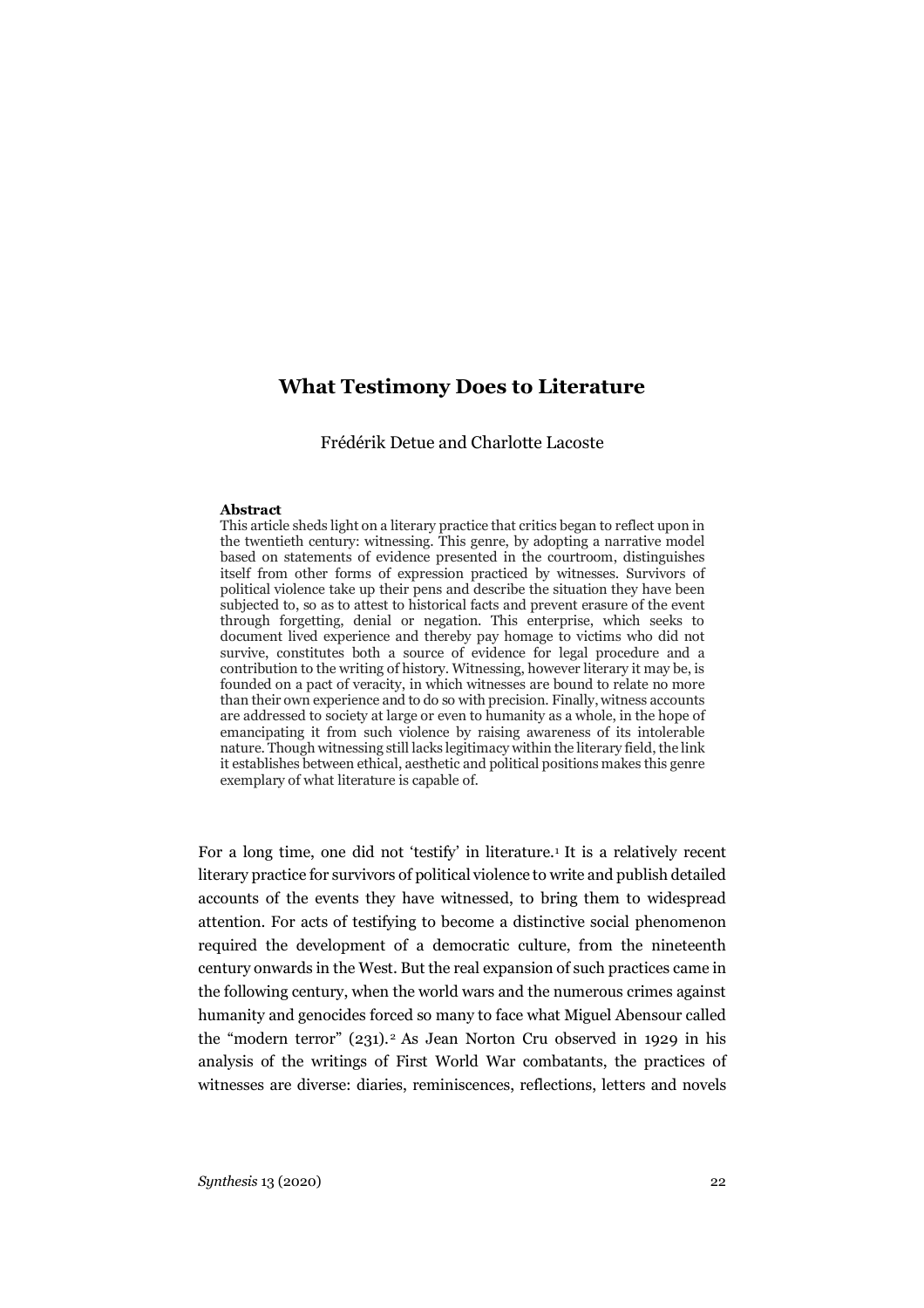(*War Books* 45); and other forms should also be included, such as poetry or theatre. Yet among these testimonial practices, the one which particularly interests us here emerged as a new literary genre in the mid-twentieth century, at the same time as a new international law of human rights was being established: testimony which, in diary form (*in medias res*) or in the form of memoirs (after the fact), is written "as a judicial act" 3 and whose distinguishing feature is the use of a narrative model inherited from the legal deposition.

### **Testifying through literature: a judicial act**

World War I marked an important step towards the establishment of testimony as a genre. Several factors combined to produce an unprecedented growth in testimonial practices at this time. The devastating effects of increased firepower, which led to new ways of "waging war" and dying from it, are not the only explanation. Also significant was that the shock of war affected massive numbers of civilians at a time when the average level of education was higher than in previous centuries. As such, the soldiers' ignorance of the realities of battle appeared all the more "inconceivable" (Cru, *Témoins* 411) to them at their first taste of action. The "need for truth" that compelled many of them to write their testimonies originated in their stupefaction at such unprecedented political violence,4 which it was important to make known to as many people as possible. The same can be said, *mutatis mutandis*, of the crime perpetrated at the same time in the Ottoman Empire, which targeted the entire Armenian people and which was difficult to name. Both cases involved the social construction of an intolerable,5 which in the 1940s led to the creation of the legal concepts of 'war crime,' 'crime against humanity' and 'crime of genocide.'

This was an historic recognition, and depended on three phenomena that emerged in the nineteenth century, besides the rise in literacy: the 'age of rights' ushered in by the American and French revolutions, which enshrined the universal idea of human rights; the gradual formation of the social sciences, at first in close association with literature, which led in particular to a renewal of the discipline of literary history; and, finally, the unprecedented development of printing techniques, which encouraged the publication of all types of written material. The role played by the press should be stressed, first because newspapers published or supported the publication of survivor testimonies very early on,6 and second because the rising figure of the reporter in the second half of the nineteenth century accustomed readers to a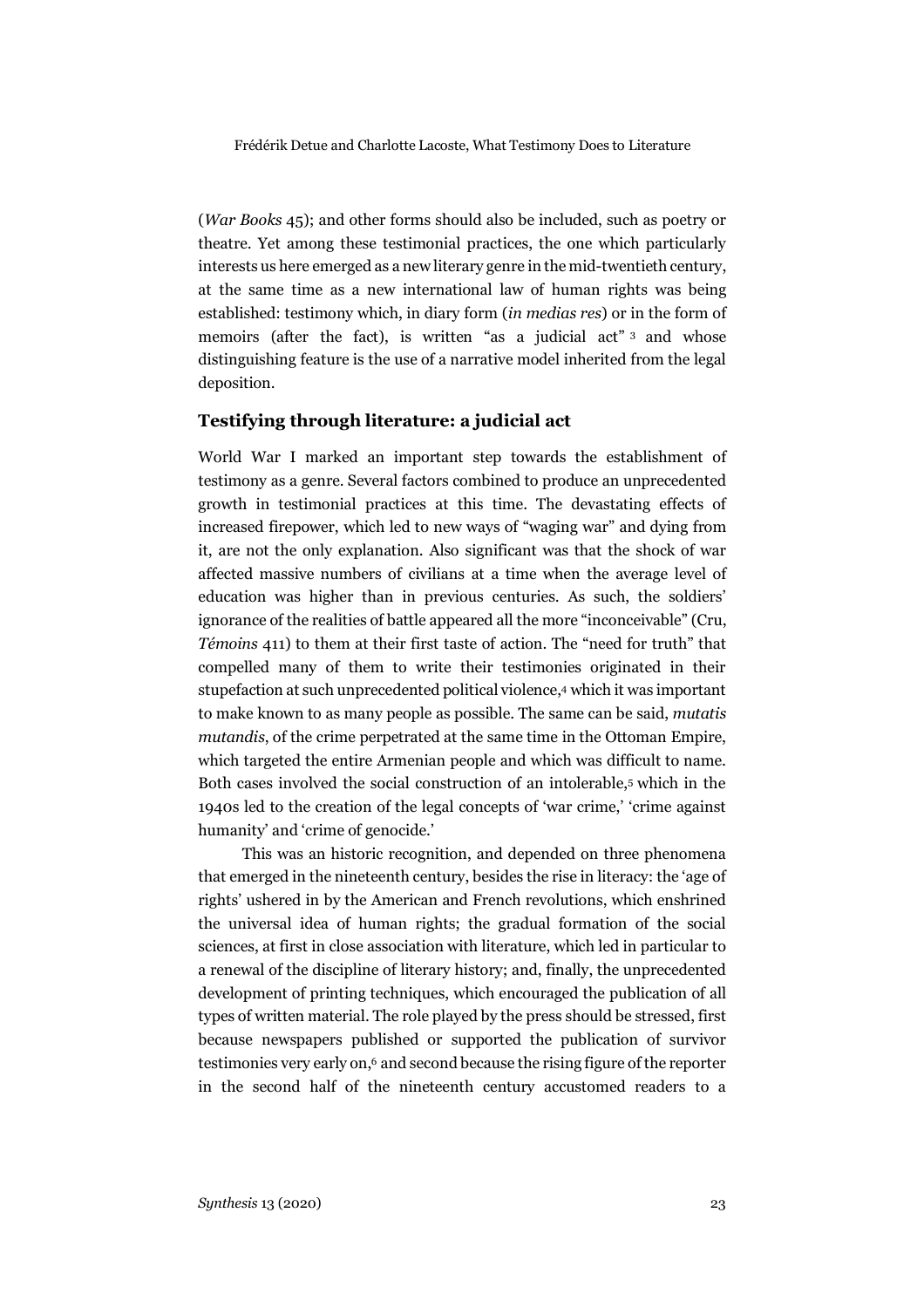documentary standard based on witness accounts. WWI combatants and Armenian survivors had a cruel knowledge of the war or genocidal event that decimated them and recognised its significance for humanity; consequently, for the press to be drafted into the service of state propaganda and for the event, whether silenced or falsified, to escape the awareness of their contemporaries was quite simply intolerable.

This point is decisive. Never before the early twentieth century had the fear been so literally expressed that the reality of such historic violence might be obscured by a project of denial. This is as true for the Great War as it is for the genocide of the Armenians, which produced the same thirst to tell the story, the same necessity for the survivors to testify to the facts they had witnessed. In the case of the genocide, the act of bearing witness was encouraged by an appeal launched at the initiative of the Committee for Assistance to Deportees on 22 November 1918, in an Armenian newspaper in Constantinople. Entitled "Armenian Martyrdom Must be Proven," this appeal no doubt contributed to the "sudden and widespread emergence of deportation writing" in 1919.7 As survivors of mass crimes had often been urged to remain silent and forget, this exhortation to testify was particularly important. Faced with the world's deafness and strategies of denial,8 some despaired at times of ever finding a sympathetic ear to listen and give credence to the narrative of their experience. Yet if "all Armenians who knew how to spell and who returned from deportation considered it their duty to describe what they saw" (Beledian "Le retour de la Catastrophe" 309), <sup>9</sup> it was because for the survivors of this genocide and, later, for the survivors of Auschwitz, "the need to tell our story to 'others,' to make 'others' share it, took on for us […] the character of an immediate and violent impulse, to the point of competing with other elementary needs" (Levi, Preface n.p.). In this respect, the efforts that victims made to bear witness even before they were out of danger are particularly moving. Armenian journalist Chavarche Missakian, while fortunate enough to escape deportation, clearly felt this need. He risked his life by remaining as a clandestine in Constantinople in 1915 because he considered that there was nothing more vital at that time than to thwart, through his testimony, the law of silence imposed by the perpetrators of the genocide (see Missakian 47–59). In a different context—Japan after the bombing of Hiroshima—Ota Yôko was driven by a similar impulse to brave American censorship and write *City of Corpses*; as her French translator Maya Morioka Todeschini points out, "Ota feverishly recorded the events, writing on shreds of paper torn from the sliding doors typical of Japanese interiors or on toilet paper," while "terrified of dying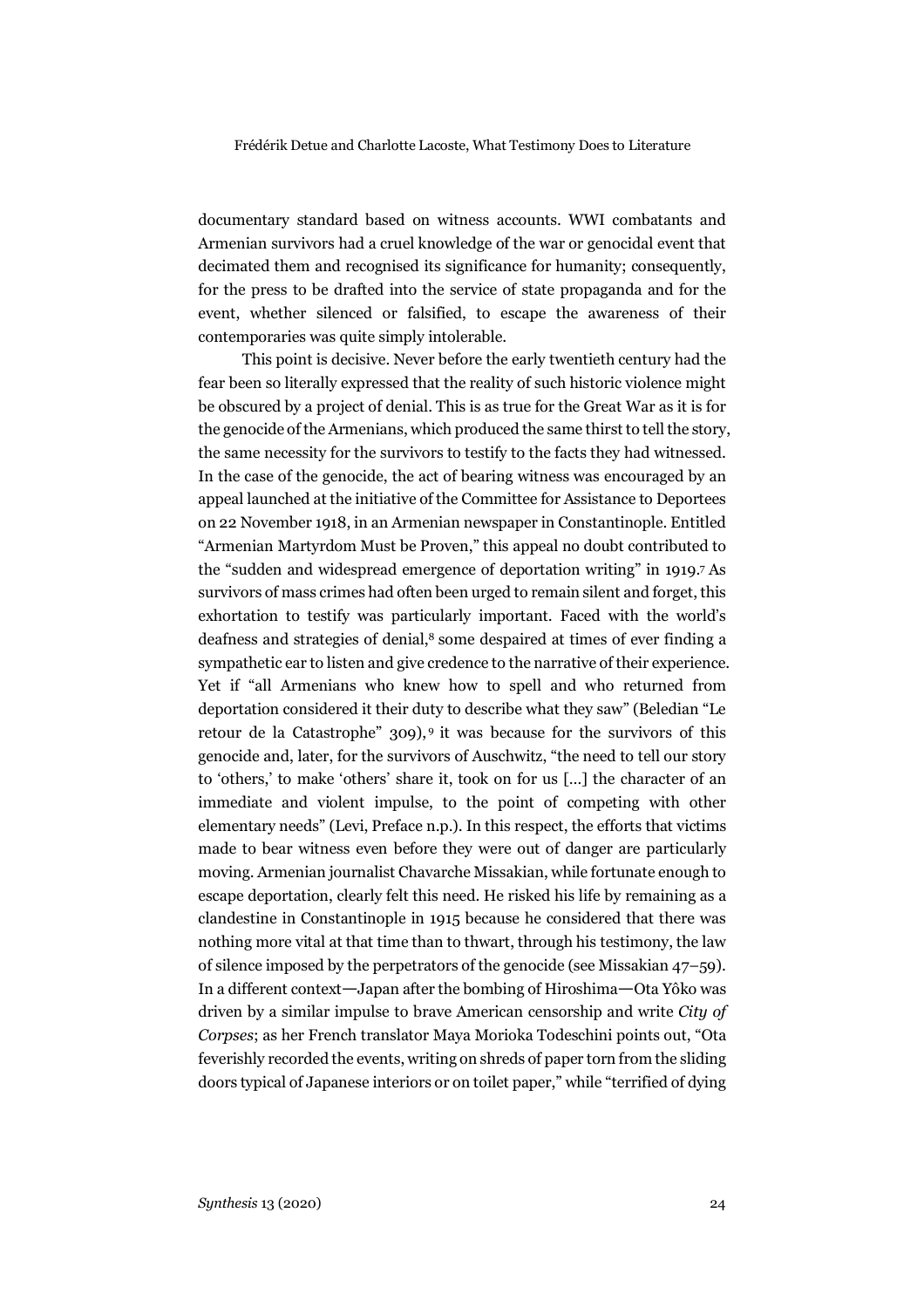from radiation before she could complete her story" (136). Remarkably similarly, though the stakes were different, WWI combatants had already felt the vital need to pass on their experience of war, "not to counter its being passively forgotten, but to counter its deliberate cover-up." <sup>10</sup> "When the humbug impresses us as too much, and is run off at the rate of millions of copies, a feeling of anger comes to us very quickly," observed Raymond Jubert in his memoirs (qtd. in Cru, *War Books* 43) regarding the false praise received in the press; and indeed many, like Maurice Genevoix, were angry at "the windjammers who manufacture their heroism, and the collectors of extraordinary deeds of prowess, and the concocters of exploits especially for the rear" (qtd. in Cru, *War Books* 97) and what Jean Drève called "the blatantly deceitful splendour in which the slaughter is disguised" (qtd. in Cru, *Témoins* 295). As the war gave them "a horror of falsehood," many soldiers took up the pen, driven, as Jules-Émile Henches was, by "the more ardent desire for truth" (qtd in Cru, *War Books* 2).

It is on the basis of this critical consciousness that testimony became established in literature as a "judicial act." While published testimony has sometimes led to the opening of a judicial enquiry or even been included in the prosecution's case in a trial, literary testimony is more commonly intended to prepare the ground for the court of history to judge the events it documents. After the Nazi occupation of Europe, Jewish survivors who had managed to produce and preserve testimonial writings entrusted them, with this aim in view, to the Jewish Historical Commissions that were formed at the time. Leon Weliczker's genocide diary, part of which was published in 1946 under the Polish title of *Brygada śmierci* [*The Death Brigade*] by the Central Jewish Historical Commission at Łódź, was used as evidence at the Eichmann trial in Jerusalem, in addition to Weliczker's testimony which it had made possible; but this use of his testimony illustrates precisely what helped make the Eichmann trial a trial for history. In 1929, Jean Norton Cru had endeavoured to advocate such use of testimonies in *Témoins*. This "Analytical and critical essay on soldiers' memoirs published in French from 1915 to 1928," which was the first corpus study based on the authors' status as witnesses, aimed to bring to light the truth content of the accounts and was intended "particularly" for historians (26). This was no mean challenge given that, as Cru pointed out, military historians had until then deemed the materials produced by troops unworthy of submitting to criticism and had dismissed them as potential sources. What Cru's work shows is that literary testimony as a "judicial act" entails not only telling the truth but also *proving* that it is true. Soldiers took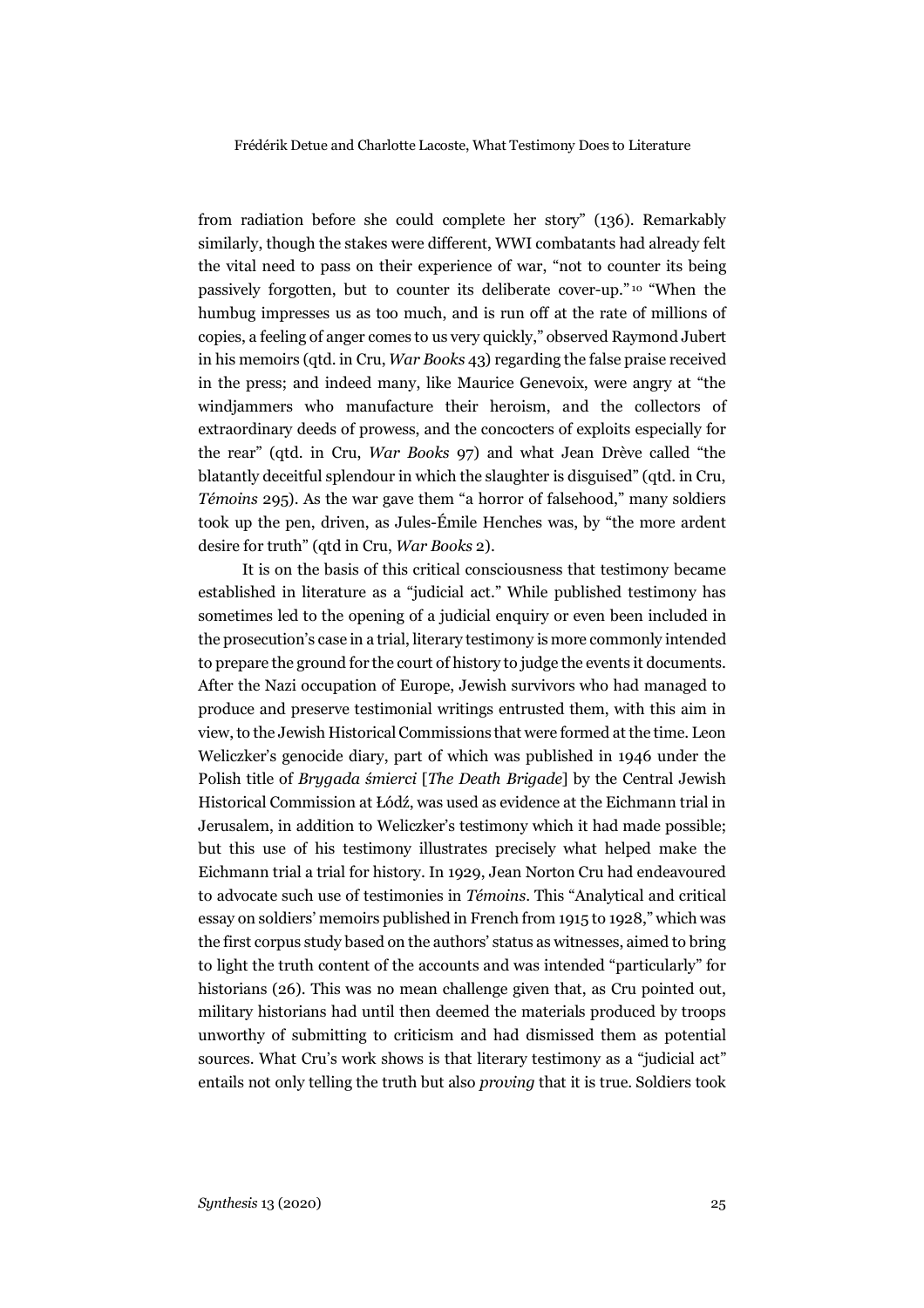so keenly into account the risk of being neither heard nor believed that their attitude as authors was often modelled on the oath of a witness testifying in court—who swears to tell 'the truth, the whole truth and nothing but the truth.' Cru hailed "this concern for scientific accuracy which is the honour of our century" (*Témoins* 412) and which, in his view, allowed those who fought in the Great War to "surpass by far any attempts of past generations to give those who did not fight an image of war" (*Témoins* 226). Indeed, one perceives in the corpus that Cru studied, and especially in the prefaces he signed himself, an approach that already outlined the contours of the testimonial contract—a contract that exemplifies, in many respects, *what testimony does to literature*.

# **'The truth, the whole truth, and nothing but the truth'**

The attestatory function of testimony determines the terms of the testimonial contract, which is fundamentally a pact of truthfulness. Its first requirement is an attestation of the witness's presence— "I was there," "I saw," "I lived it" which not only lends factual weight to the author's words, but can at times be contentious. According to Cru, when Jean Bernier wrote that "The man who has not understood with his flesh cannot talk to you about it," he expressed "the alpha and omega of all war literature by witnesses" (*Témoins* 575).11 For Cru, it was a question of contrasting the knowledge of the troops who "had [their] shoulder to the wheel" (*War Books* 16) and who, "from private to captain," were exposed to danger, with the ignorance of the high command who "could not know for only their intelligence was in contact with the war" (*War Books* 14).12 Bearing witness to what one "understood with one's flesh" under bombardment thus amounted to testifying against the staff officers who were supposed to know but who, through blindness and/or ignorance (disinformation is denounced in many testimonies), were responsible for countless deaths. It is not immaterial that the testimonial genre originated as a protest from individuals who had no say in the war that was destroying them, directed against those most authorised to speak about it. The witnesses emphatically claimed the authority of experience while at the same time warning against all forms of deceit, especially those clothed in political, media or literary legitimacy.

The attestation of presence, which is the cornerstone of the witnesses' testimony and concern for accuracy, is therefore crucial. By stressing this aspect, Cru initiated, in the name of the WWI combatants, a materialistinspired critique of culture: "What we see, what we live, 'is'; what contradicts our experience, 'is not', whether it comes from the general-in-chief, from the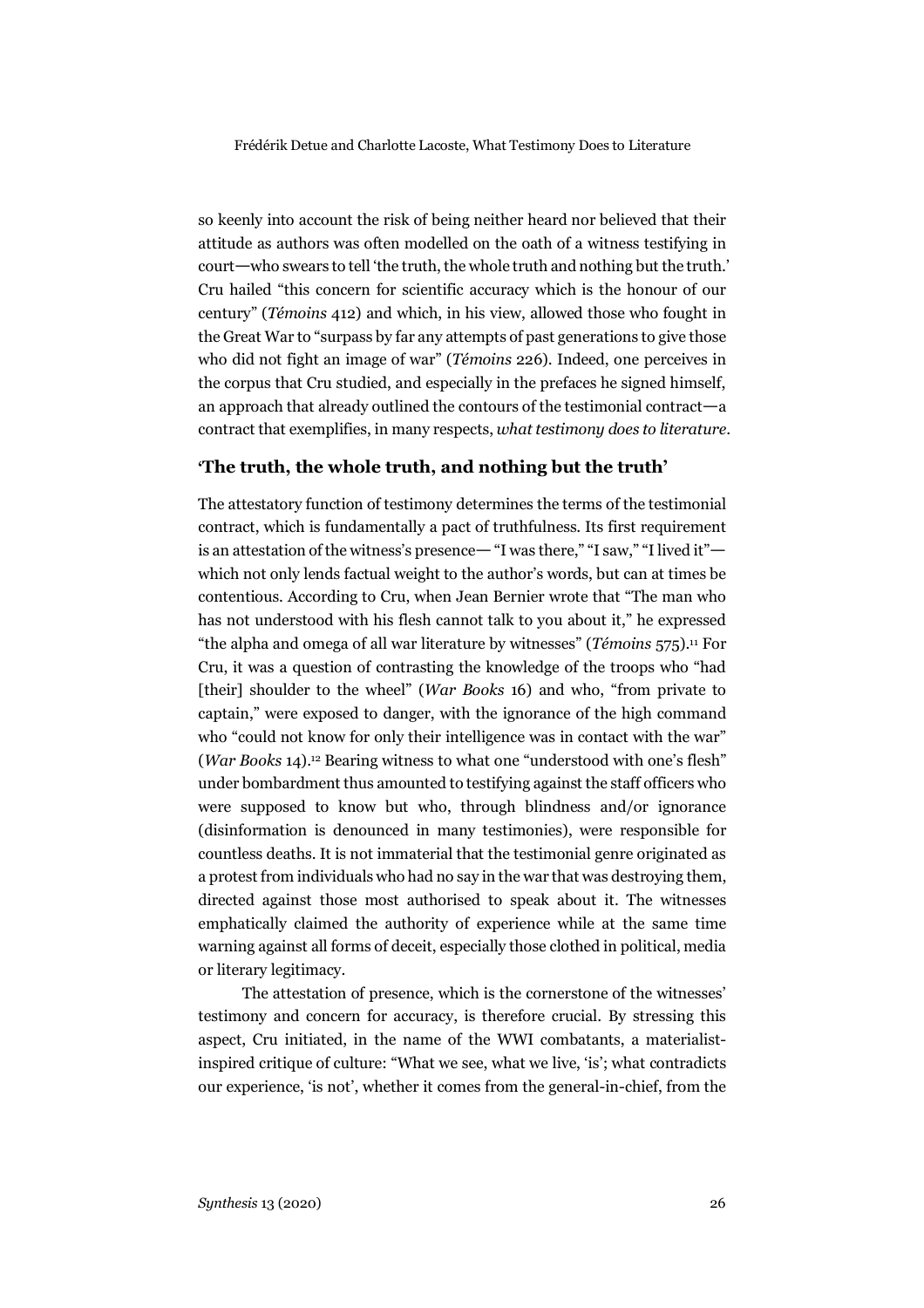Memoirs of Napoleon, from the theories of the War College, or from the unanimous judgment of all the historians of war" (*War Books* 14). Testimonial writing relies on the empirical reality of events to assert what is, counter to both the most militant ideological discourses and the most insidious preconceptions. As Eric Hobsbawm explained, "unlike earlier wars, which were typically waged for limited and specifiable objects," the First World War "was waged for unlimited ends"; "the only war aim that counted was total victory: what in the Second World War came to be called 'unconditional surrender'" (30). What the testimonies attest to is that such a programme of destruction could only have been consistently based on a false representation of war, inherited in large part from the nineteenth century and the heroic representation of Napoleon's campaigns. Therefore, to describe war as it is, i.e., as a material, historical and political event, is at the same time to demystify all that Cru condenses into the word "legend" (*War Books* 14) and which tends to make a phantasmagoria of war.

Hence the requirement for testimonial concreteness and accuracy, which guarantees the text's truth value and serves to preclude abstraction. It is a matter of breaking with the tradition of idealism, from which stems an ideological blindness to the very principle of mass crime. Indeed, their terrible experience of the shock of war led many witnesses to a "resolute refusal of the concept of 'timeless truth'" (Benjamin 463) and to reduce the very idea of "truth" to more reasonable proportions. The truth the testimonies aim for, as Cru observes in *Témoins*, is not "dogmatic, absolute or transcendental truth, but an all-human truth, the truth of the sincere witness who says what he has done, seen and felt, a truth accessible to any intelligent man who knows how to see, reflect and feel" (661). Yet this materialist standpoint is not self-evident in literature; moreover, with few exceptions, witnesses who were already writers before going to the front and who wanted to get across the "truth of the war" preferred the historical fiction of the novel to the veracious narrative of the diary or memoir, convinced that they were reaching a higher truth. The rise of testimony brought with it a real literary schism.

More precisely, the materialist position which is at the heart of the testimonial genre and its value as a historical document, and which prompts the authors of testimonies to prove their presence, sincerity and good faith, leads them to make what we call, following Miguel Abensour, the "choice of the small."13 The expression rightly emphasises the modesty of the testimonial undertaking as expressed in the oath to tell '*nothing but* the truth.' This focus on experience, this choice to stick to what one has experienced—seen, heard,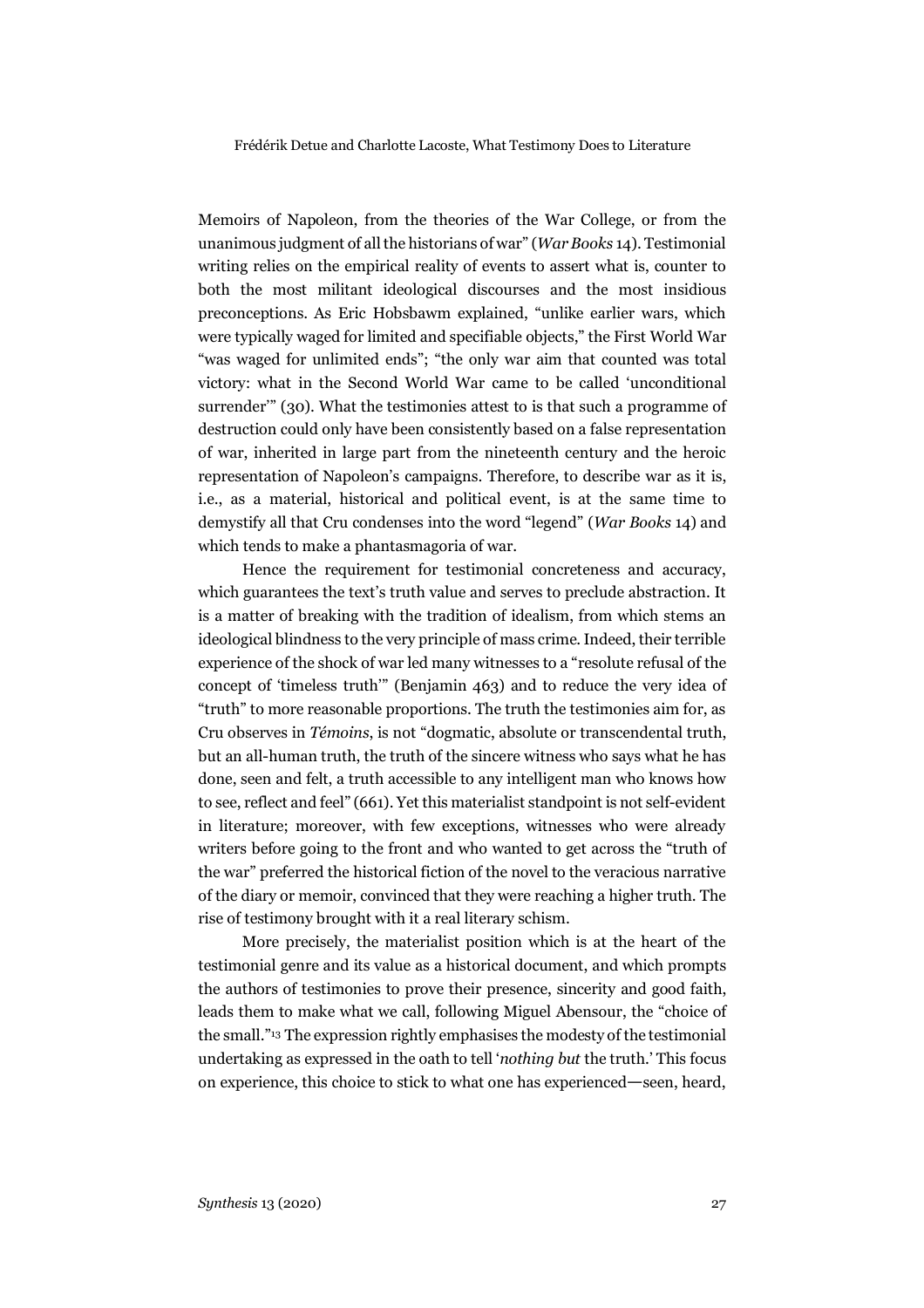felt and thought—is a prerequisite for not speaking abstractly about war. Yet to most professional writer veterans who wrote a novel about the Great War, such a restriction seemed incompatible with their idea of literature, which entailed offering a panorama of the war that went beyond the limited perception of the witness. In *Témoins*, Norton Cru shows that these novelists sought to have it both ways: even though they "pride themselves on speaking as witnesses serving the cause of truth, revealing the war to the public as it really was" (*War Books* 51), they rejected the constraints of truthfulness that witnesses imposed on themselves—which did not stop them from being read and taken at their word.

These novelists doubtless still owed much to the naturalists' approach. While attached to the "documentary content" of their works, they nonetheless intended the "objectified facts," by the grace of the novelistic plot, to be "transfigured … into a 'vision,' which orders and organizes the present by plunging it back into the pathos of epic and theological, evolutionist and historicist rhetoric" (Chevrier and Roussin 5). This is clearly how the witnessnovelists of the Great War continued to think of their art at the beginning of the 1930s when they claimed *both* the authority conferred by experience *and* the absolute freedom of the artist, and considered the experience of the witness as simply 'raw material' to be transcended. Heirs to the romantic theory of literature, these novelist witnesses were convinced that the liberty of artistic invention must *surpass* the constraint of experience, and that it is in this movement that the transubstantiation of the real into art takes place. "Why copy when you can create?" asked Roland Dorgelès (34), recalling Balzac's words on "truly philosophical writers" who "invent the true" (Balzac 52). The power to invent the true knowing no limits, Dorgelès could thus profess a "higher" goal: "not to recount *my* war, but *the* war," (33) and aim to produce a synthesis of the war that gives access to a higher truth. This tradition has not disappeared. It is among these 'inventors of the true' that Jorge Semprún should be counted, according to François Rastier; in *Literature or Life*, Semprún claims "a narrative 'I' that draws on [his] experience but goes beyond it, capable of opening the narrative up to fiction, to imagination" (Rastier 118).

By aiming for quite the opposite, the testimonial 'choice of the small' critiques the main pillar of literature as defined by the romantics, namely the dogma of the independence of art. Cru helped clarify this criticism by highlighting the collusion between the dogma of aesthetic independence and the ideological blindness of which witnesses were victims and which they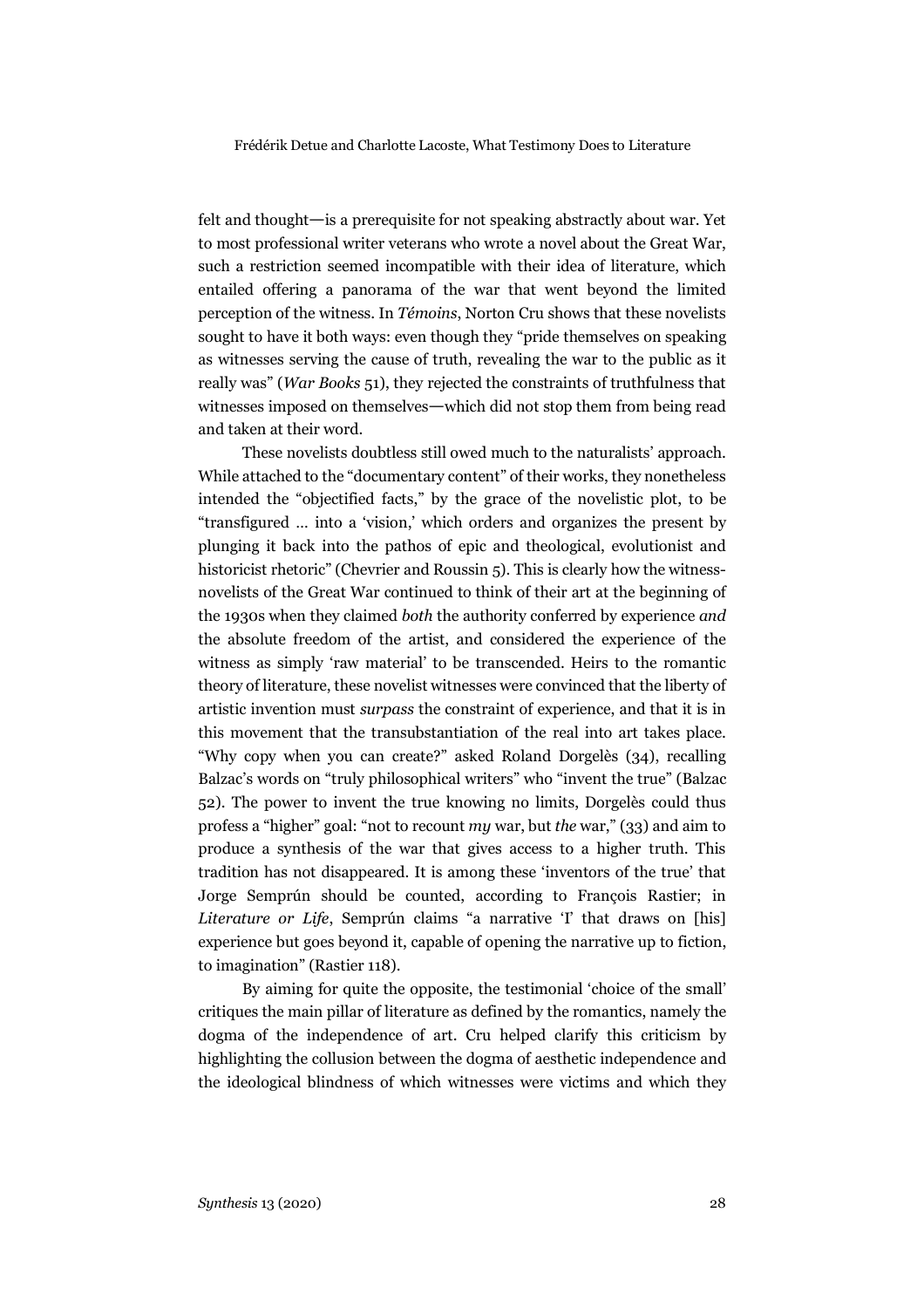denounced in their writings. In particular, he demonstrated that despite their 'second sight' supposedly able to compete with the historian's gaze, the synthetic truth that novelists in fact produced was nothing but a fictitious web of errors of detail and fable—thereby doing a proud service to those who deny reality. What the 'choice of the small' brings to light, in contrast, is that the greatest challenge in art lies *both* in a living act of creation *and* a content of experience. It is the art of truth –in which, like Genevoix, one "refrains from any fabricated arrangement, any imaginative licence after the fact" (9)—that is most difficult.

In one sense, it is true, witnesses' knowledge is limited and their accounts are partial; but they at least know what they are doing:

The fighter has short views. […] But because his views are narrow, they are sharp; because they are restricted, they are clear. He doesn't see a lot, but what he does see he sees plainly. Because his own eyes and not those of others inform him, he sees what 'is.' (Georges Kimpflin qtd. in Cru, *War Books* 16)

Nevertheless, to share this knowledge, witnesses must work on writing without sacrificing anything in artistic quality for the sake of factual precision. The very transmission of the testimonial voice is at stake here, as the documentary value of testimonies depends on their literary value. The difficulty lies in how to balance the 'whole truth' of the testimonial oath with the 'nothing but the truth.' Far from getting around the difficulty by confusing, as some novelists do, 'the whole truth' with *the absolute truth*, the witness who makes the 'choice of the small' aspires to nothing more than to tell "the truth about *his war*" (Cru, *Témoins* 36). Thus, the ethical duty to "work well" (Broch 63) takes precedence above all else.

## **Ethics, aesthetics and politics of testimony**

Telling 'the whole truth' does not mean telling *the whole* of one's experience; it means telling what, in that experience, is most representative of what others subjected to the same treatment have also undergone. To avoid distorting the perspective, and so as not to fuel the imagination of readers eager for sensationalism, singular extremes are excluded. But some of the abominations recounted in testimonies nonetheless appear implausible. The art of testimonial truth therefore contrasts squarely with the art of novelistic verisimilitude as theorised by Maupassant.14 The attestation of presence and recurrent references to places and dates (in memoirs as well as in diaries) are also there to counter the reader's disbelief—so bitterly feared by the witnesses.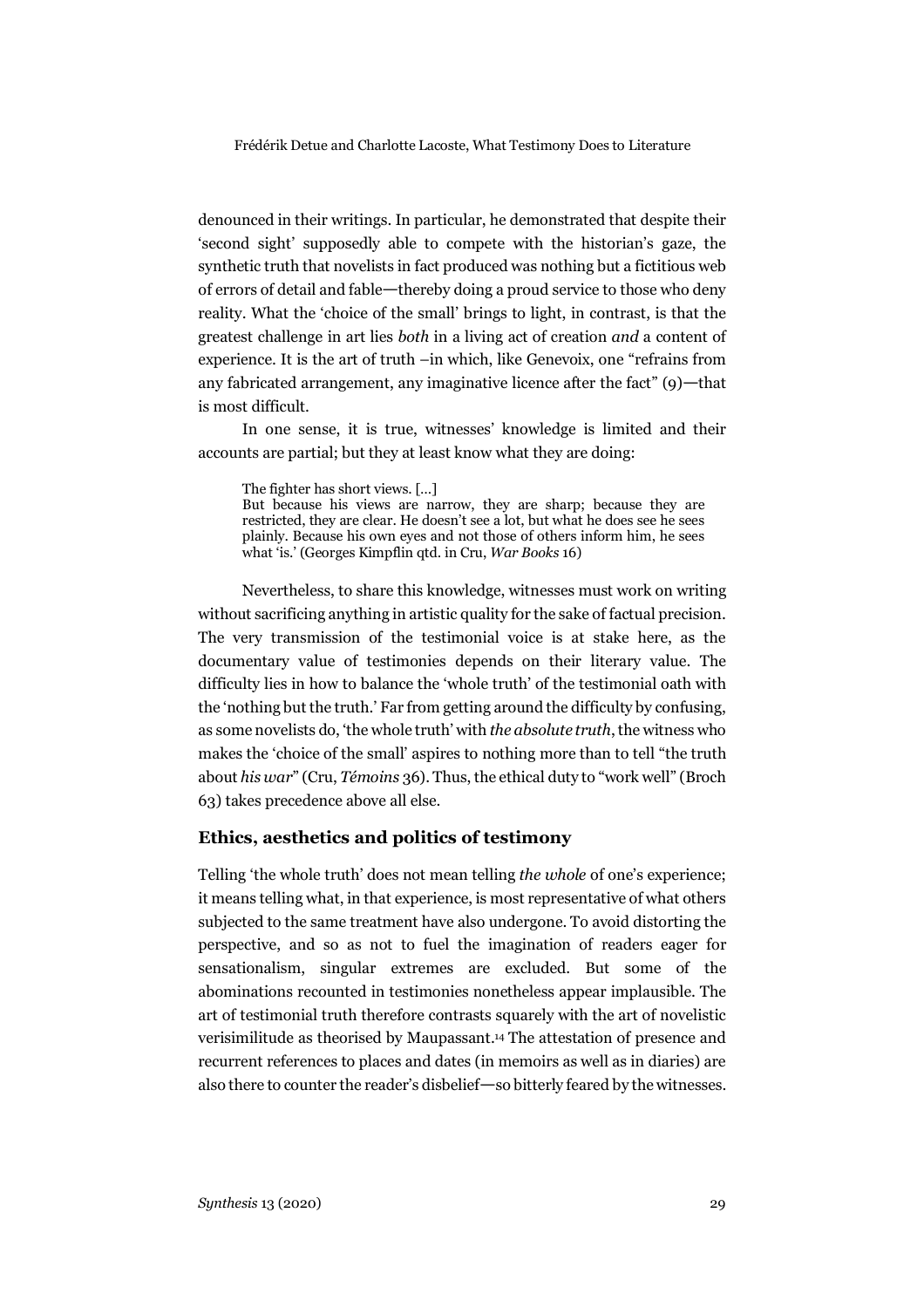As the dates act as "a reminder to honesty" for the authors themselves (Cru, *War Books* 45), these precise and precious references often guarantee the reliability of their testimonies. The space-time framework is especially important because it helps to make reality felt in its materiality and to convey, as André Pézard does in *Nous autres à Vauquois*, "the facts –not bare, but with their atmosphere" (Cru *Témoins* 226).

Testimony, which is a personal document, should therefore not be confused with that other documentary practice: the report.15 It was by setting out to express "the war in its most intimate, concrete, human and essentially observable aspects" that the best witnesses of the Great War succeeded, according to Cru, in capturing the "atmosphere of the front which gave things all their value, strength, charm and horror" (*Témoins* VIII and 226), and thereby conveying a "psychological" truth that had never before got through. This is essential for "turning what had affected [the witness] into something that could affect [readers]" because, as Georges Perec wrote in an article on testimony, "facts do not speak for themselves. It is a mistake to think they do" (142). In *Là-bas*,16 First World War veteran Guy Hallé gives a palpable sense of the terrible anguish he experienced before the attack on Douaumont on 22 May 1916, and enables us to better understand that "the hell of the soldiers [was] above all a hell of ideas" (*Témoins* 161).

More precisely, testimonial writing is dialectical; it differs both from the report, based on a positivist conception of the facts, and from novelistic technique which aims to immerse the reader. Testimonial narrative rejects the pathos of action that gives readers the illusion of participating and lets them take refuge in easy emotion. On the contrary, the psychological truth of testimony is developed through distance, which reflects the distance between the witness who saw and experienced the events and the survivor who produces the retrospective account of them. Even if he or she relives the events while narrating them (sometimes very shortly afterwards), the witness "interposes [between his experience and us] the entire grid of a discovery and a memory and a consciousness which carry things through to the end" (Perec 143), following a writing process which, Perec asserted, led Robert Antelme to provide, with *The Human Race*, "the finest example [...] of what literature can be" (150).

If the intention to attest to the facts one has witnessed so as to give readers the means to rightly understand the event is not incompatible –far from it– with literary craft, if –indeed– "the testimony of survivors remains the honour of literature" (Rastier, "Témoignages inadmissibles" 127), it is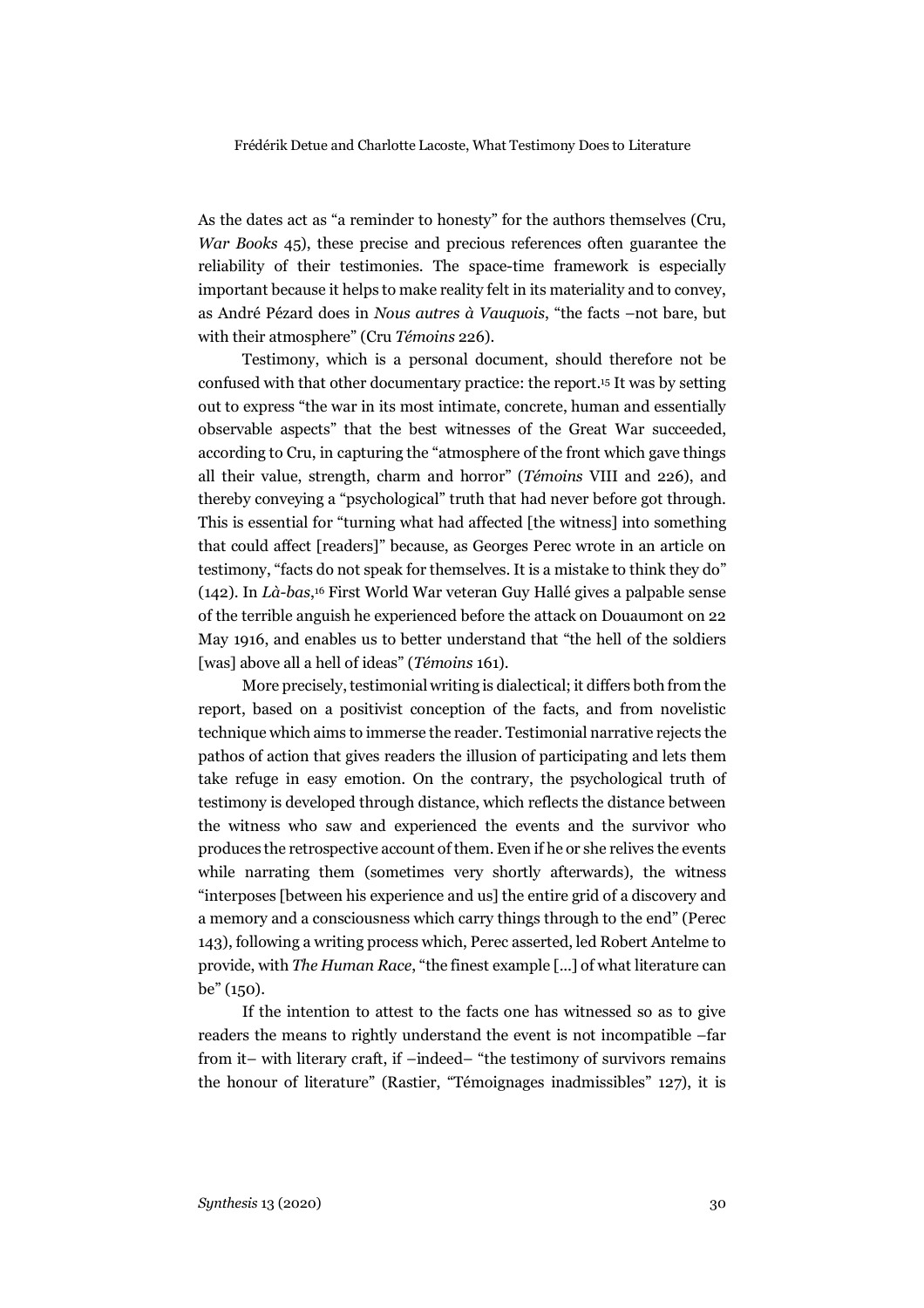based on a sparse eloquence. Stylistically speaking, the 'choice of the small' results in a form of sobriety. Those who drafted the appeal of 22 November 1918 urging all survivors to bear witness and "prove the Armenian martyrdom" understood this perfectly, as they instructed authors to write "incisively (*gdroug*) and without embellishments (*ansetheveth*)" (qtd. in Beledian, "Traduire un témoignage" 111). <sup>17</sup> Against exaggeration in all its forms (stylistic ornaments, retrospective embellishments, sensationalism), witnesses professed a "rejection of the gigantic and the apocalyptic" (Perec 142) that opened up new perspectives for literature. Whereas through spectacular fictions, as Jacques Rivette has observed, "everyone surreptitiously grows used to the horror" (54), restraint is exercised in testimony so that the reader does not become used to what witnesses have to say.

Commenting in 1976 on his writing of *If This Is a Man,* Levi states:

[...] I deliberately assumed the calm and sober language of the witness, not the lament of the victim nor the outrage of the avenger: I thought that my words would be most credible and useful the more they appeared objective and the less they sounded fervent. Only in this way does a witness fulfil his function, which is to prepare the ground for the judges. The judges are all of you. ("Appendice" 187)

This choice of sobriety can be found in an author such as Marcel Cohen, who clearly expressed "the feeling [that writers of his generation have] of having been altogether swindled by a great deal of the literature of their century: too much 'fine work', charm, ego, stylistic effects, 'little airs' and great organ" (220). They are even less inclined to the literature of effects because they see it as a sinister sign of complicity. The work of the collaborationist writer Louis-Ferdinand Céline represents an exemplary deterrent since, in his post-1945 novel trilogy, the author used his "little airs" to deny the testimonies of deportation to the Nazi camps.18

More generally, testimonial sobriety determines the "mental attitude" that Rithy Panh believes is part of the legacy of the finest witnesses of the twentieth century ,19 and which is not unrelated to what Levi says about the "theme of indignation" (*La Zone grise* 63). This "mental attitude," which stems from a search for accuracy as a corollary of the desire for justice, harmonises with the three main functions of the genre –to attest, to pay homage and to educate – which are inseparable. Testimonies are more often written using "we" than "I," not least because, as Panh does in his *L'Élimination*, witnesses dedicate their works to their missing 'peers' in an effort to pay off the debt they have incurred towards them. The homage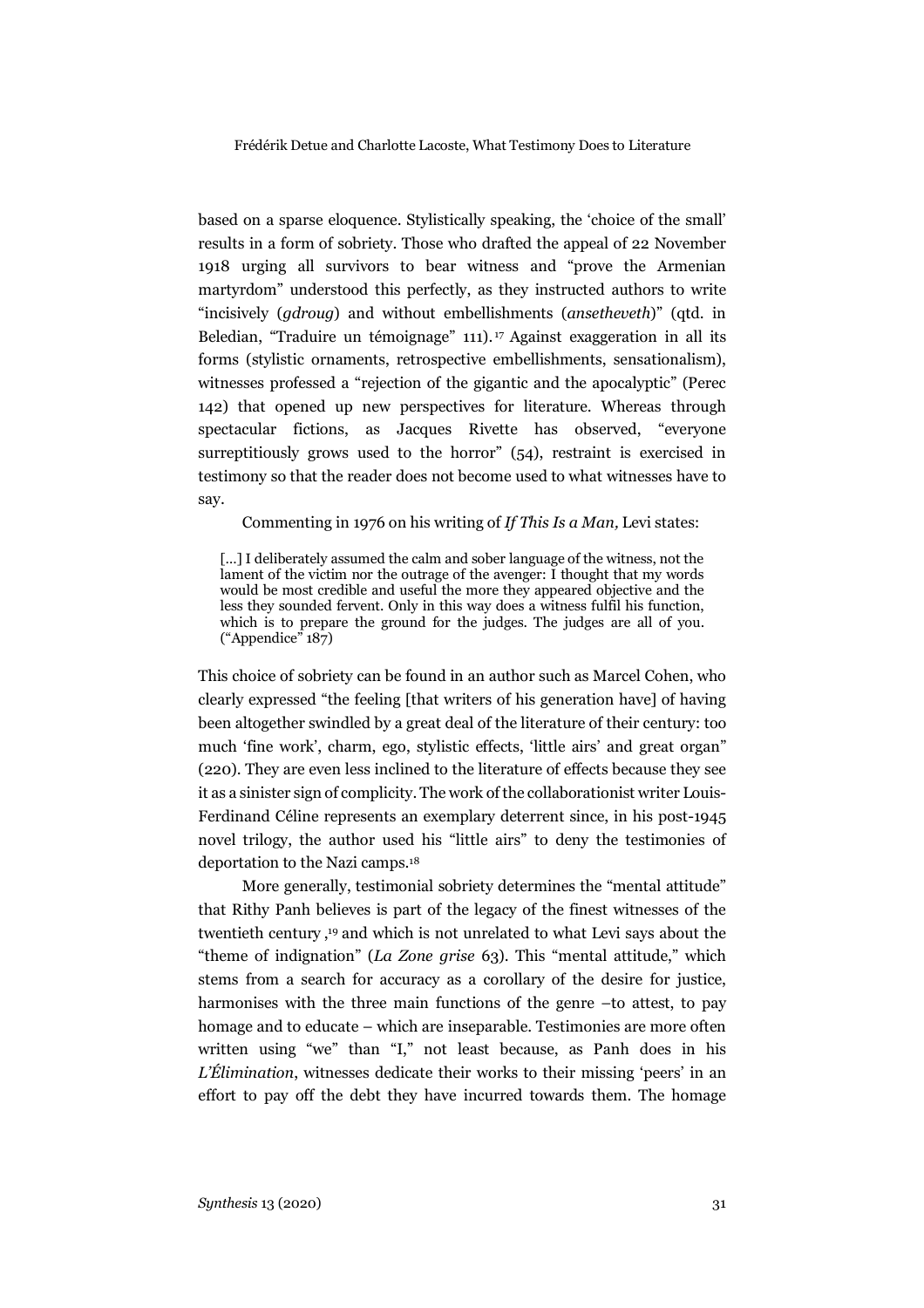function of testimonies, which gives them a quality akin to a tomb, should not be confused with the all-too-familiar 'duty of remembrance.' This point must be stressed, as it concerns the politics of testimony and therefore, also, its legacy. If witnesses find it important to relate the real agony experienced by their dead friends or relatives, it is because sounding out the depths of this suffering might allow for the motives and nature of the crime to be rigorously determined. This means that the fight against denial involves not only attestation (against the criminals) and paying homage (to the other victims) but also education (for future generations). In this regard, witnesses are 'messengers,' to borrow the title of Laëtitia Tura's and Hélène Crouzillat's documentary film on the violence of contemporary migration policies (Crouzillat and Tura). Witnesses seek knowledge of the past in the hope of averting the perpetuation or repetition of the crime they suffered, and thus argue in favour of a form of literature viewed as a warning device. In doing so, witnesses initiated an art of writing that encourages us to rethink the relationship between artistic freedom and the ethics of responsibility, renews the notions of both author and creation, and redefines the forms of 'engagement' in literature.

The history of the reception—both public and critical—of the genre reveals that the literary schism brought about by testimony resulted in its long being poorly received. It still often remains "on the edge of literature," as sociological research on literary fields in particular has shown.20 It is our hope, however, that the work we and others are doing will help, apart from its establishment as a genre, to substantiate it as literature—not only in law but in fact.

### *Translated from the French by Jessica Edwards*

 $\overline{a}$ 

<sup>&</sup>lt;sup>1</sup> This article is a revised version of an earlier publication in French, the introduction to a special issue of the journal *Europe*: see Detue and Lacoste (3–15). We have kept the references we made to other articles in this issue where we felt it appropriate.

<sup>2</sup> The expression refers to the mass political violence of the twentieth century. "The modern terror," wrote Miguel Abensour in 1982, "took hold with the First World War, 'the Great War'" (231).

<sup>3</sup> Primo Levi said of *If This Is a Man:* "I saw this book as a judicial act. I wanted to testify" (*Œuvres* 992).<br><sup>4</sup> "A need for truth compelled [the soldiers] to write, a need to fully measure the

formidable reality from which they had just escaped, to repeat to themselves: '*I* was there. *I* lived through that... And here I am, still myself" (Genevoix 710).

<sup>5</sup> On the intolerable as a social construction, see Bourdelais and Fassin.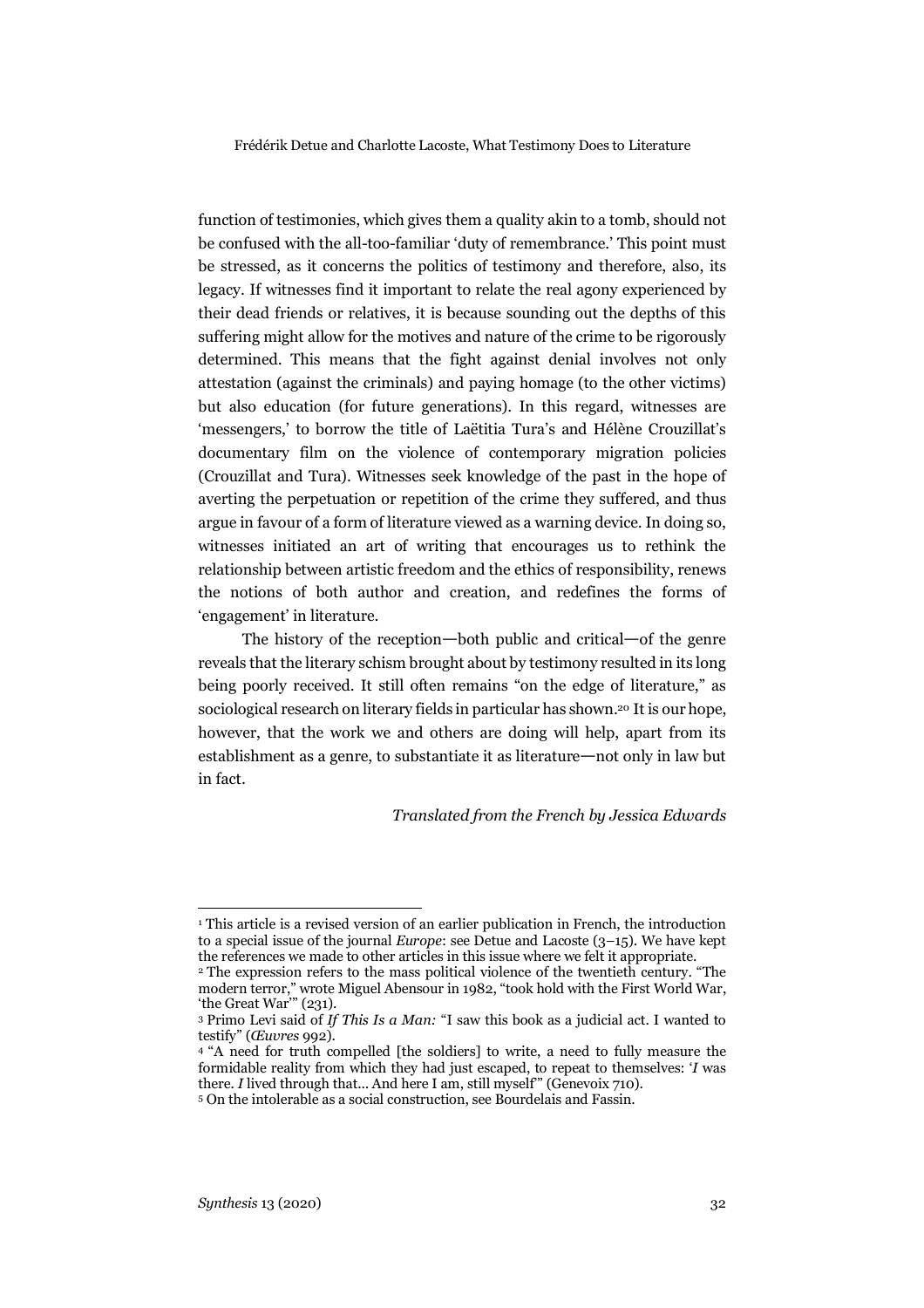<sup>6</sup> In the northern states of the United States before the Civil War, abolitionist newspapers played this role in promoting the testimony of African-American slaves. See Roy.

<sup>7</sup> For details of this appeal published in the daily newspaper *Artaramard*, see Beledian ("Traduire un témoignage" 110-111). Moreover, according to Beledian, the list of questions in the appeal "provides the general framework for most of the testimonies of the period" (111).

<sup>8</sup> In "Testimony for Eichmann" (1961), Primo Levi cites several such strategies of denial: "Why do we go on talking about atrocities? Are they not over and done with? ...Why sow more hatred? Why trouble the consciences of our children?" (text published in *Europe,* 94, English translation in Levi *et al.*, *Auschwitz Testimonies*).

<sup>9</sup> Beledian cites the "Literary and satirical overview" published in January 1920 of Yervant Odian's productions of 1919. Odian, who published his own diary of deportation as a serial in the daily newspaper *Jamanak* in 1919, was the first to note the emergence of "a new literary genre that we might call the literature of the return from exile" (ibid).

<sup>10</sup> Renaud Dulong rightly points out that Jean Norton Cru's entire project in *Témoins* is based on this concern (75).

<sup>11</sup> See Bernier (56). Cru, who considered the genre of the novel "false," nonetheless judged Bernier's novel to be the truest in his corpus and "comparable to memoirs."

<sup>12</sup> Cru added that "war is not to be perceived by the intelligence alone (thus far, at least, as this intelligence works only on the basis of the legend)" (*War Books* 14).

<sup>13</sup> In his afore-mentioned article, Abensour proposes "the hypothesis that ... against the total mobilization that came with the First World War, at its extreme opposite in fact, an original figure of resistance has appeared within modernity which could be described as the choice of the small" (234). We believe the author's analyses of Kafka's allegorical literature also shed light on what was at stake, at the same time, in the genre of testimony.

<sup>14</sup> Maupassant was well aware, in the words of Boileau, that "at times truth may not seem probable." But, in opposition to a "theory" of realism that could be summed up "in these words: 'The whole Truth and nothing but the Truth'," he considered that "since the end [that novelists] have in view is to bring out the philosophy of certain constant and current facts, they must often correct events in favour of probability and to the detriment of truth." (Maupassant xiv).

<sup>15</sup> The difference between the genres of reporting and testimony can be gauged by comparing, for example, two texts that Primo Levi published a few months apart: Auschwitz Report and If This is a Man.

<sup>16</sup> This testimony was published in 1917 with cuts made by military censors. In the issue of *Europe* that we edited, we published three chapters of this work, restoring for the first time the passages that had been redacted in the original edition. See Hallé (16– 36)*.*

<sup>17</sup> The adjective *ansetheveth*, Beledian specified, "means at once ornate, affected, mannered, and invented, embellished" (111).

<sup>18</sup> On this subject, see Hartmann in the special issue of *Europe*.

<sup>19</sup> Rithy Panh is the author, in collaboration with Christophe Bataille, of *L'Élimination* (2012), in which he recounts his experience of the genocide perpetrated by the Khmer Rouge in Cambodia from 1975 to 1979. The quotation is taken from the interview he gave us about the book (Panh 171).

<sup>20</sup> See, for example, Tristan Leperlier's study of the reception of Algerian testimonies on the "black decade" in France (178-191) in the special issue of *Europe*.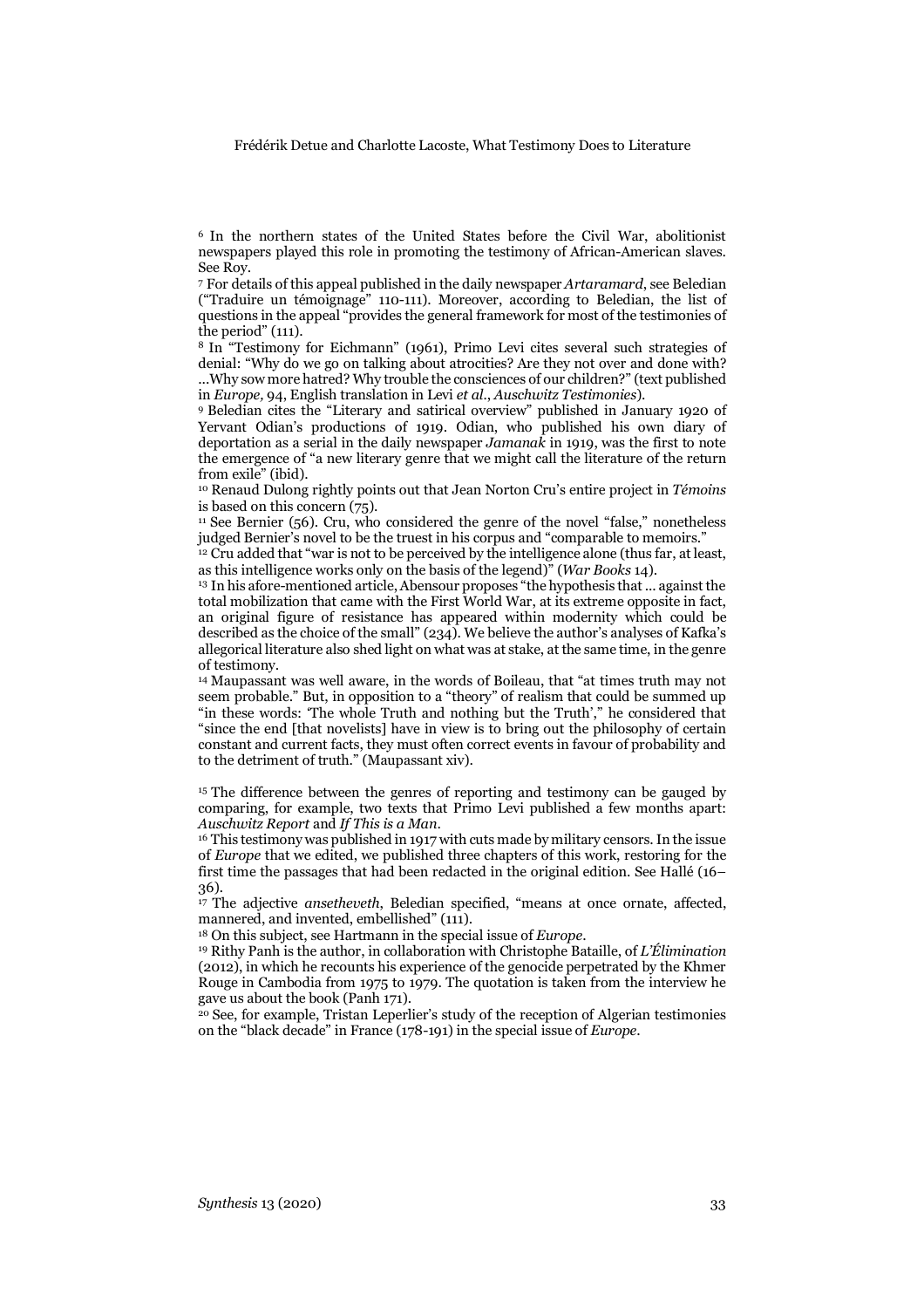#### **Works Cited**

- Abensour, Miguel. "Le choix du petit." Postface to Theodor. W. Adorno, *Minima Moralia. Réflexions sur la vie mutilée*, Paris: Payot, 1991. 231–243.
- Balzac, Honoré de. Preface. *La Peau de chagrin.* 1831. *La Comédie humaine*, vol. 10. *Études philosophiques*. Paris. Gallimard, 1992 : 47–55.
- Beledian, Krikor. "Le retour de la Catastrophe." *L'Histoire trouée. Négation et témoignage*. Ed. Catherine Coquio. Nantes: L'Atalante, 2003. 299– 328.
- ¾. "Traduire un témoignage écrit dans la langue des *autres*." *Mémoires du génocide arménien. Héritage traumatique et travail analytique*. Eds. Vahram Altounian and Janine Altounian, Paris: P.U.F., 2009. 97–112. http://memoires.ommx.org/book#97
- Benjamin, W. (1999) *The Arcades Project*. Trans. H. Eiland & K. McLauchlin. Cambrigde, MA: Harvard UP.

Bernier, Jean. *La Percée. Roman d'un fantassin, 1914-1915*. Marseille: Agone, 2004.

- Bourdelais, Patrice and Didier Fassin, eds. *Les Constructions de l'intolérable. Études d'anthropologie et d'histoire sur les frontières de l'espace moral*, Paris: La Découverte, 2005.
- Broch, Hermann. "Notes on the Problem of Kitsch." 1950. *Kitsch: The World of Bad Taste*. Ed. Gillo Dorfles. London: Studio Vista, 1969.
- Chevrier, Jean-François and Philippe Roussin. "Présentation." *Communications. Le parti pris du document : littérature, photographie, cinéma et architecture au XXe siècle*, n° 71, 2001 : 5–11.
- Cohen, Marcel. "Faire avec presque rien, ou le métier d'un écrivain stupéfait." *Europe. Témoigner en littérature*, no. 1041-1042, 2016 : 207–220.
- Cru, Jean Norton. *Témoins. Essai d'analyse et de critique des souvenirs de combattants édités en français de 1915 à 1928*. 1929. Nancy: Presses universitaires de Nancy, 2006.
- ¾. *War Books. A Study in Historical Criticism.* N.d. TS. BU des Fenouillères - Arts, lettres et sciences humaines (Aix-en-Provence). *Odyssée*. https://odyssee.univ-amu.fr/files/original/1/452/MS-73\_Cru-Norton\_War-books.pdf
- Detue, Frédérik and Charlotte Lacoste. "Ce que le témoignage fait à la littérature." *Europe. Témoigner en littérature*, no. 1041-1042, 2016 : 3–15. https://bit.ly/2JByPue.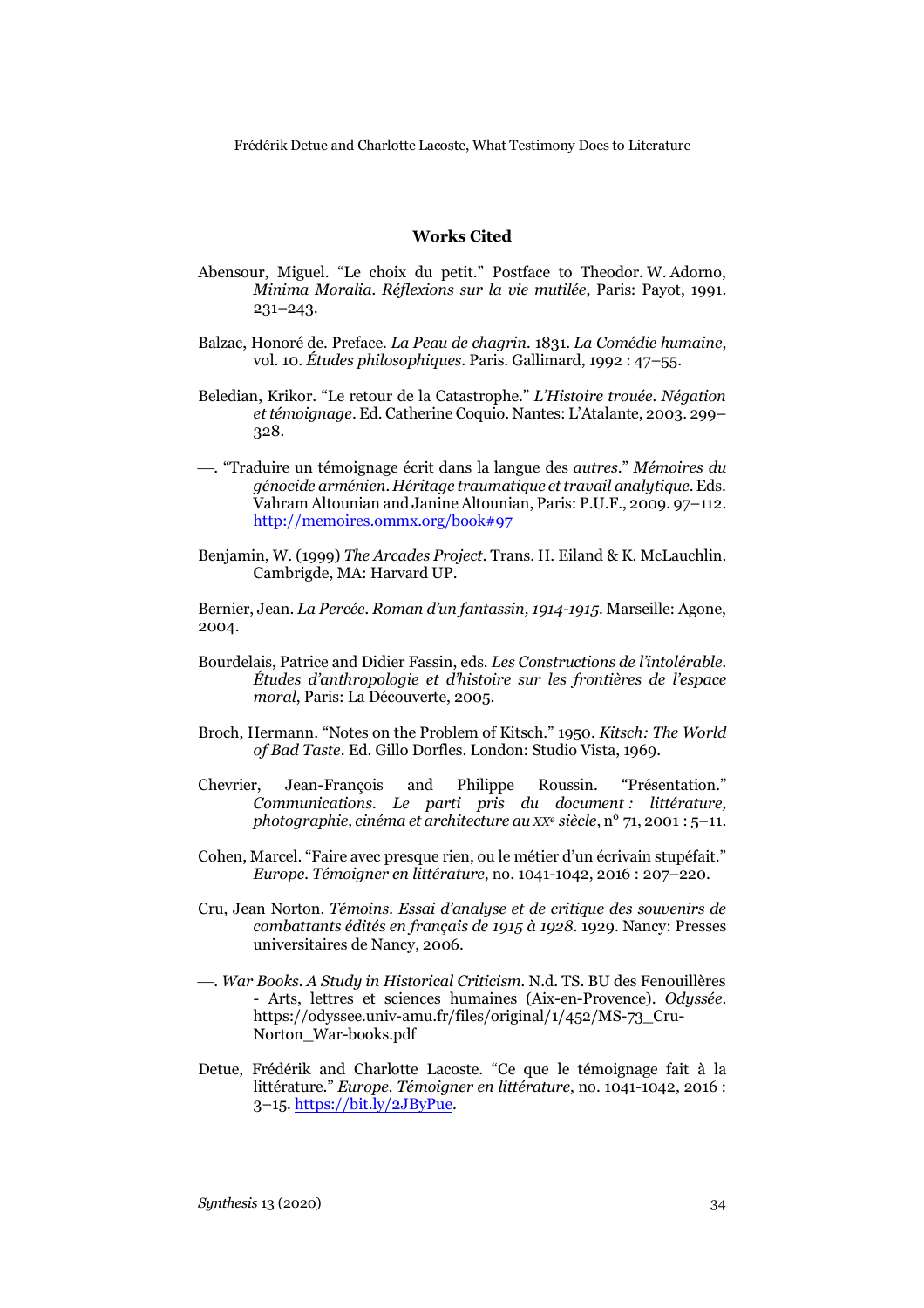Detue, Frédérik and Charlotte Lacoste. Eds. "Ce que le témoignage fait à la littérature." *Europe. Témoigner en littérature*, no. 1041-1042, 2016.

Dorgelès, Roland. *Souvenirs sur* les Croix de bois. Paris: À la Cité des livres, 1929.

- Dulong, Renaud. *Le Témoin oculaire. Les conditions sociales de l'attestation personnelle*. Paris: Éd. de l'E.H.E.S.S., 1998.
- Genevoix, Maurice. *Ceux de 14*. 1950. Paris: Le Seuil, 2007.
- Hallé, Guy. "Là-bas. Avec ceux qui souffrent." *Europe. Témoigner en littérature*, no. 1041-1042, 2016 : 16–36.
- Hartmann, Marie "Négation et détournement des témoignages concentrationnaires : la trilogie allemande de Louis-Ferdinand Céline." *Europe. Témoigner en littérature*, no. 1041-1042, 2016: 99- 114.

Hobsbawm, Eric J. *Age of Extremes: The Short Twentieth Century, 1914-1991*. London: Abacus, 1995.

> Jubert, Raymond. *Verdun. Mars-avril-mai 1916*. 1918, posth. Nancy: Presses universitaires de Nancy, 1989.

- Kimpflin, Georges. *Le Premier souffle. Un fantassin sur la trouée de Charmes, août-septembre 1914*. Paris: Perrin, 1920.
- Leperlier, Tristan. "Témoins algériens de la "décennie noire en France." *Europe. Témoigner en littérature*, no. 1041-1042, 2016 : 178-191.
- *Les Messagers*. Directed by Hélène Crouzillat and Laetitia Tura. The Kingdom / Territoires en marge, 2014, 70 min.
- Levi, Primo. "Appendice per l'edizione scolastica di *Se questo è un uomo*, " in Primo Levi, *Opere, Volume Primo.* Torino: Einaudi, 1987. 171–201.
- ¾*. Auschwitz Report* [1946]. Trans. Judith Woolf. London: Verso, 2015.
- ¾. *La Zone grise. Entretien avec Anna Bravo et Federico Cereja*, Trans. M. Rueff. Paris: Payot & Rivages, 2014.
- ¾. *Œuvres*. Paris: R. Laffont, 2005.

¾. *The Complete Works of Primo Levi*. Edited by Ann Goldstein. London & New York: Penguin Classics.

¾. *Si c'est un homme*. Trans. M. Schruoffeneger. Paris: Pocket, 2003.